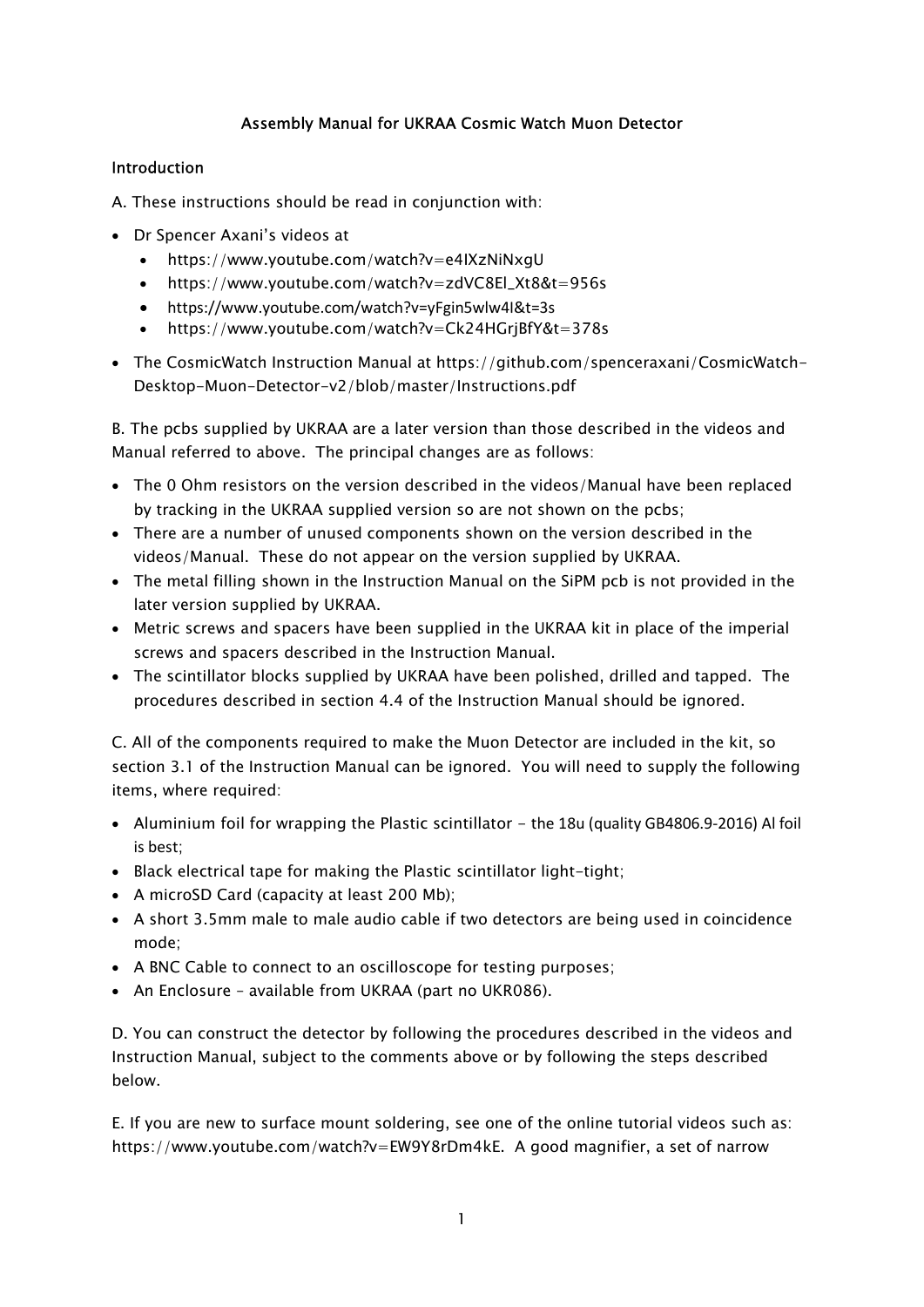point tweezers, a thin tip (about 1.5mm) soldering iron and 22 SWG 0.7mm solder wire are recommended.

## PCB Orientation



### Stage 1: smd components

- 1. Solder smd components onto pcbs in the following order:
	- Resistors (all pcbs).
	- Capacitors (all pcbs).
	- Shottky diodes (back side of the main pcb) NB observe polarity.
	- L1 & L2 inductors (back side of the main pcb).
	- U2 (LT1807) op amp (back side of the main pcb) NB observe polarity.
	- U1 (LT3461) (back side of the main pcb) NB observe polarity.
	- U6 (3.3V regulator) (back side of the SD card pcb) NB observe polarity.
	- SD card socket (back side of the SD card pcb).
	- U10 (the logic level converter) (front side of the SD card pcb) the line at the top of the IC is at the same end as the pin 1 mark on the pcb.
	- The SiPM (Front side of the scintillator pcb). The corner of the SiPM which has an extra tab is at the corner marked pin 1 on the pcb, as shown below. Warning, do not use metal tweezers to handle the SiPM.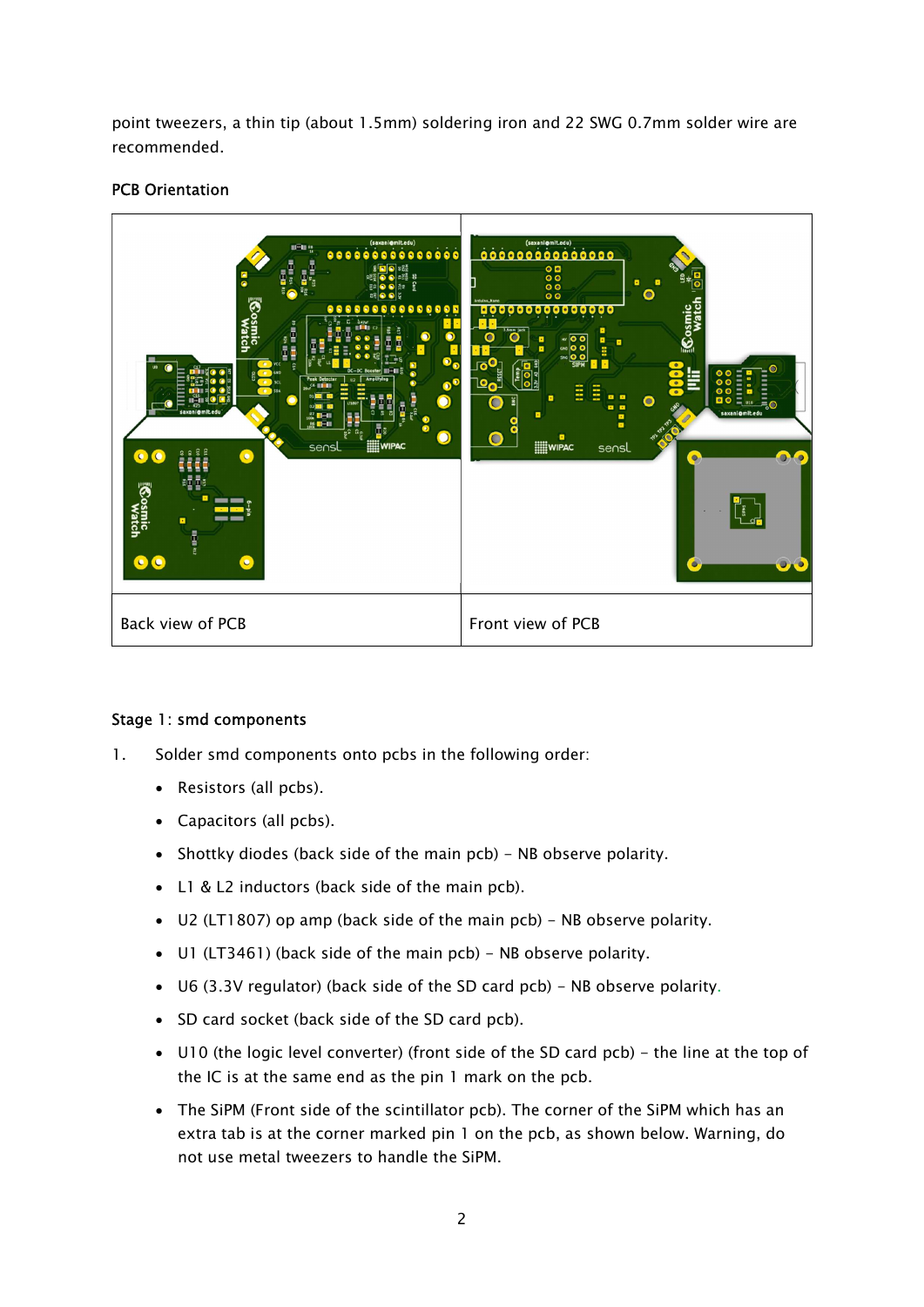

If you are unsure of the orientation of U1(Analog Devices LT-3461) or U2 (Analog Devices LT-1807), please see the IC manufacturer's data sheet.

## Stage 2: test – part 1

2. Check the resistance in both directions at the back of the SiPM, with the SiPM face placed on a cloth surface which will exclude light. It should be a finite value (typically several MOhm) in one direction and infinity (open circuit) in the other direction.

### Stage 3: through hole components – part 1

- 3. Solder components onto the pcbs in the following order:
	- 4-pin header (back side of the main pcb).
	- $\bullet$  4 x 2-pin SD card header (back side of the main pcb).
	- temperature sensor (front side of the main pcb).
	- $\bullet$  2 x 3 socket (front side of the main pcb) take care to align the connector accurately. This will ensure that the stand-offs on the scintillator board align with the screw holes on the main pcb.
	- BNC connector (front side of the main pcb) careful alignment is needed for subsequent Enclosure end panel alignment.
	- reset button (front side of the main pcb).
	- 3.5mm jack socket (front side of the main pcb) careful alignment is needed for subsequent Enclosure end panel alignment.
	- Arduino headers (front and rear sides of the main pcb) NB the short legs of the 15-pin headers are soldered into the front side of the pcb and the 2x4 header is soldered into the rear side of the pcb, again with the short legs soldered into the pcb.
	- Clip off any protruding wires on the pcbs.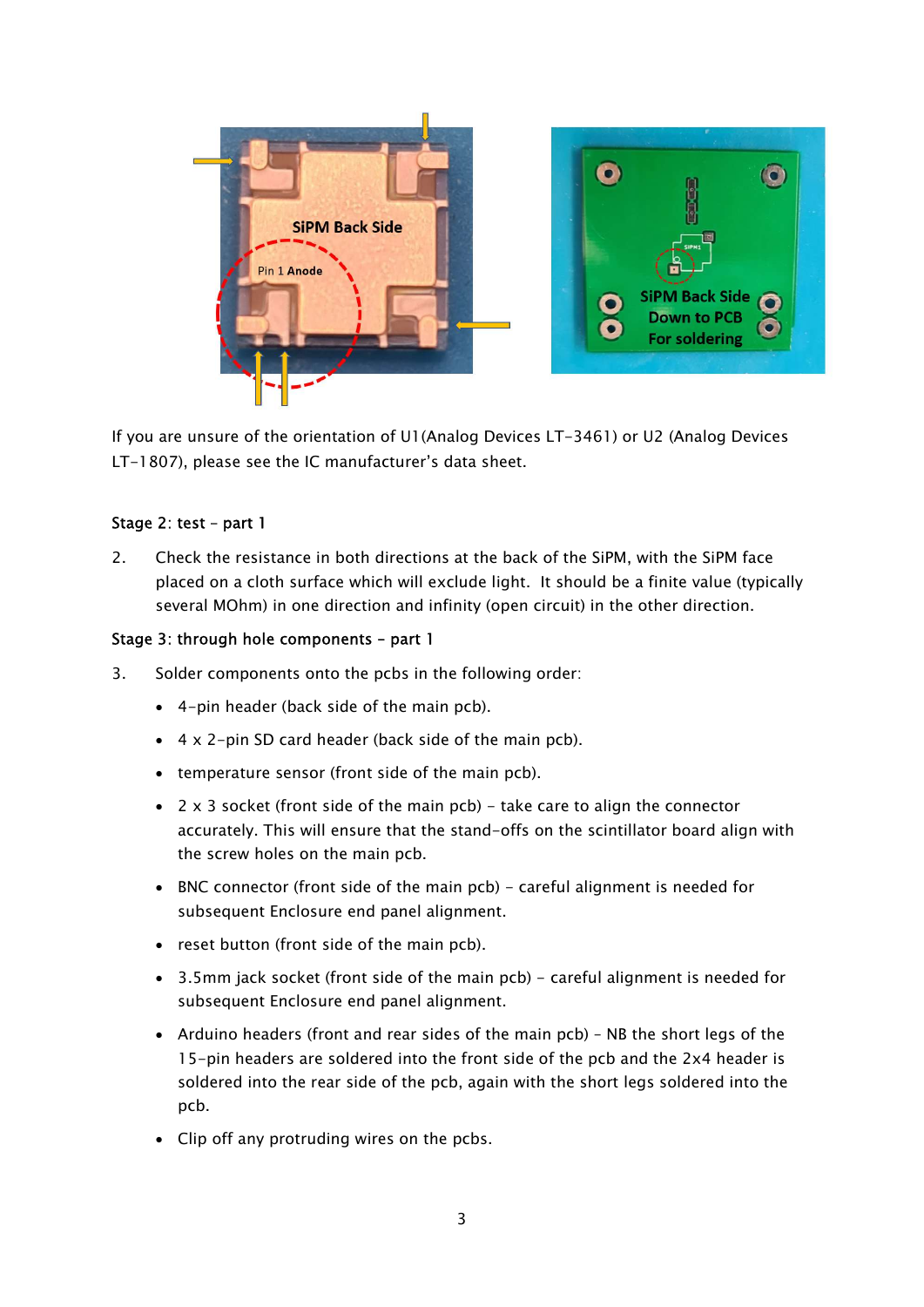### Stage 4: Arduino programming

- 4. The Arduino IDE should first be installed on your PC. Take care to select the correct version for your OS. https://www.arduino.cc/en/software
- 5. If you do not already have them on your PC, Install the following libraries from https://www.arduino.cc/en/guide/libraries:
	- Adafruit ssd1306 -- Version 1.1.2
	- Adafruit GFX Library -- Version 1.0.2
	- TimerOne -- Version 1.1.0
	- $SPI Version 1.0.0$
	- $SD$  -- Version  $1.0.9$
	- $\bullet$  EEPROM -- Version 2.0.0
- 6. If you do not already have them on your PC, download the following files from GitHub at https://github.com/spenceraxani/CosmicWatch-Desktop-Muon-Detector-v2:
	- Naming.ino;
	- OLED.ino.
- 7. Edit Naming.ino to change the name of the detector to the desired name.
- 8. As the supplied Elegoo Nano uses the ATMega328P and CH340 chip instead of the FT232 chip, it is necessary to download and install the driver from www.elegoo.com.
- 9. Connect the Arduino Nano to your PC using a USB/USB mini cable, select Arduino Nano in the Arduino IDE, and tell the IDE which USB port it is plugged into.
- 10. Upload naming.ino and run. Check that there are no errors.
- 11. Upload OLED.ino and run. Check that there are no errors.

### Stage 5: through hole components – part 2

- 12. Solder the remaining components onto the pcbs in the following order:
	- the Arduino Nano, with the mini-USB socket facing outwards (front side of the main pcb).
	- $\bullet$  the SD Card pcb (back side of the main pcb) ensure the pcbs are kept parallel. Careful alignment is needed for subsequent Enclosure end panel alignment.
	- the LED observe polarity (longer leg is  $+ve$ ). If you have purchased a UKRAA enclosure find the LED bezel, remove the grommet and put the legs through the grommet before soldering. Keep the legs full length to allow alignment with the hole in the UKRAA enclosure end panel, the longer +ve leg should be clipped back after soldering.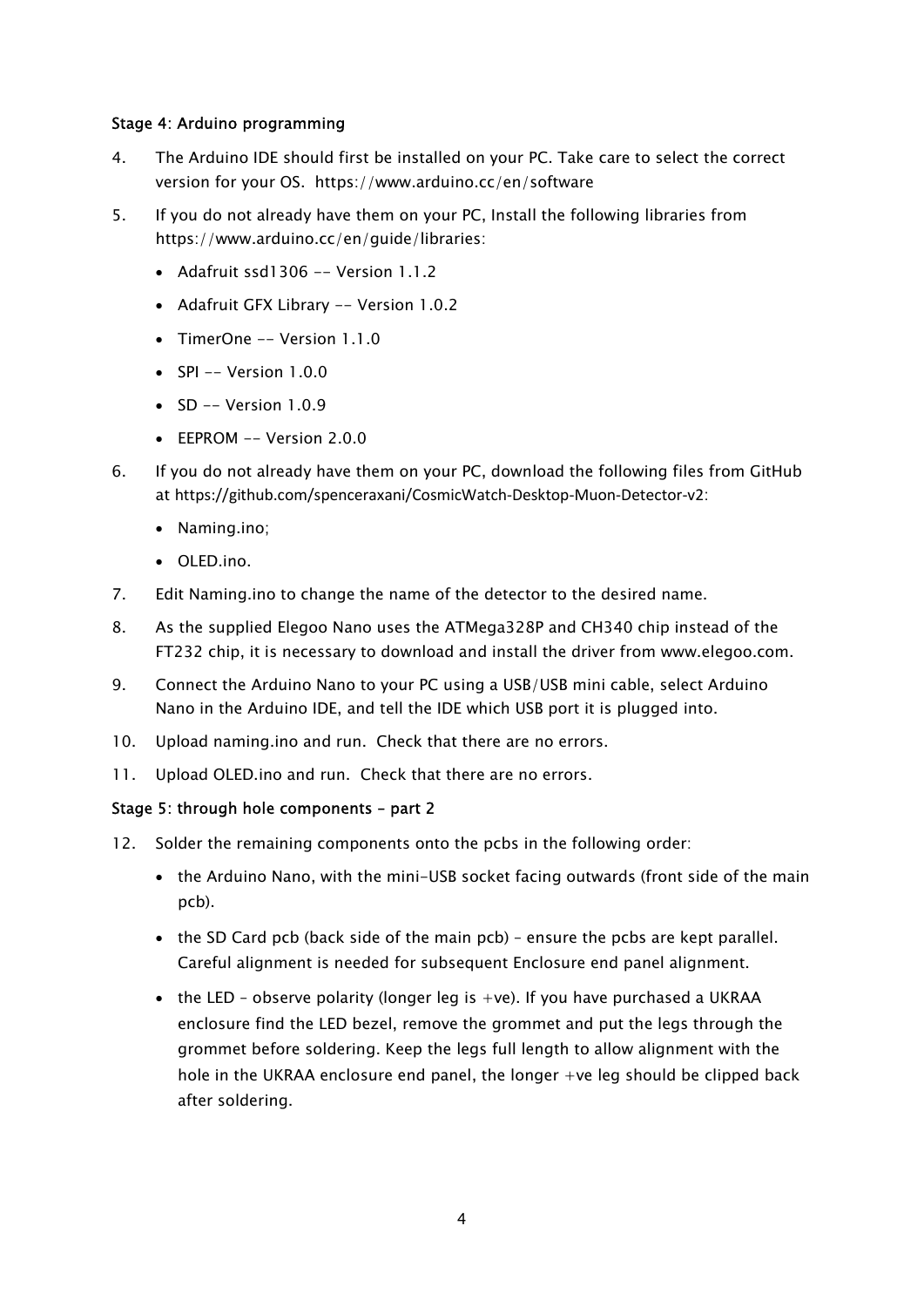### Stage 6: test – part 2

- 13. Plug a suitable power source into the mini-USB socket on the detector. Connecting the detector to a PC via a USB to mini-USB cable will provide sufficient power.
- 14. Check that the Arduino LED illuminates. Remove the power cable.
- 15. Plug the OLED screen into the front of the main pcb. Re-apply power.
- 16. The OLED screen should display:
	- the Cosmic Watch splash screen, followed by:
	- a screen showing the total count (0), the uptime (0) and the detector name, followed by:
	- a screen showing the total count (1), the uptime (incrementing) the level of the most recent hit (maximum) and the count rate (incrementing).

The white LED should illuminate once between the last two steps.

- 17. Press the red re-set button to check that the OLED screen refreshes.
- 18. Test the high voltage output as described in section 4.6 of the Instruction Manual. It should be  $29.5V \pm 0.1V$ .
- 19. Remove the power cable.

### Stage 7: Scintillator module

20. Screw the 2 standoffs to the back of the scintillator pcb with 2 of the standoff screws.

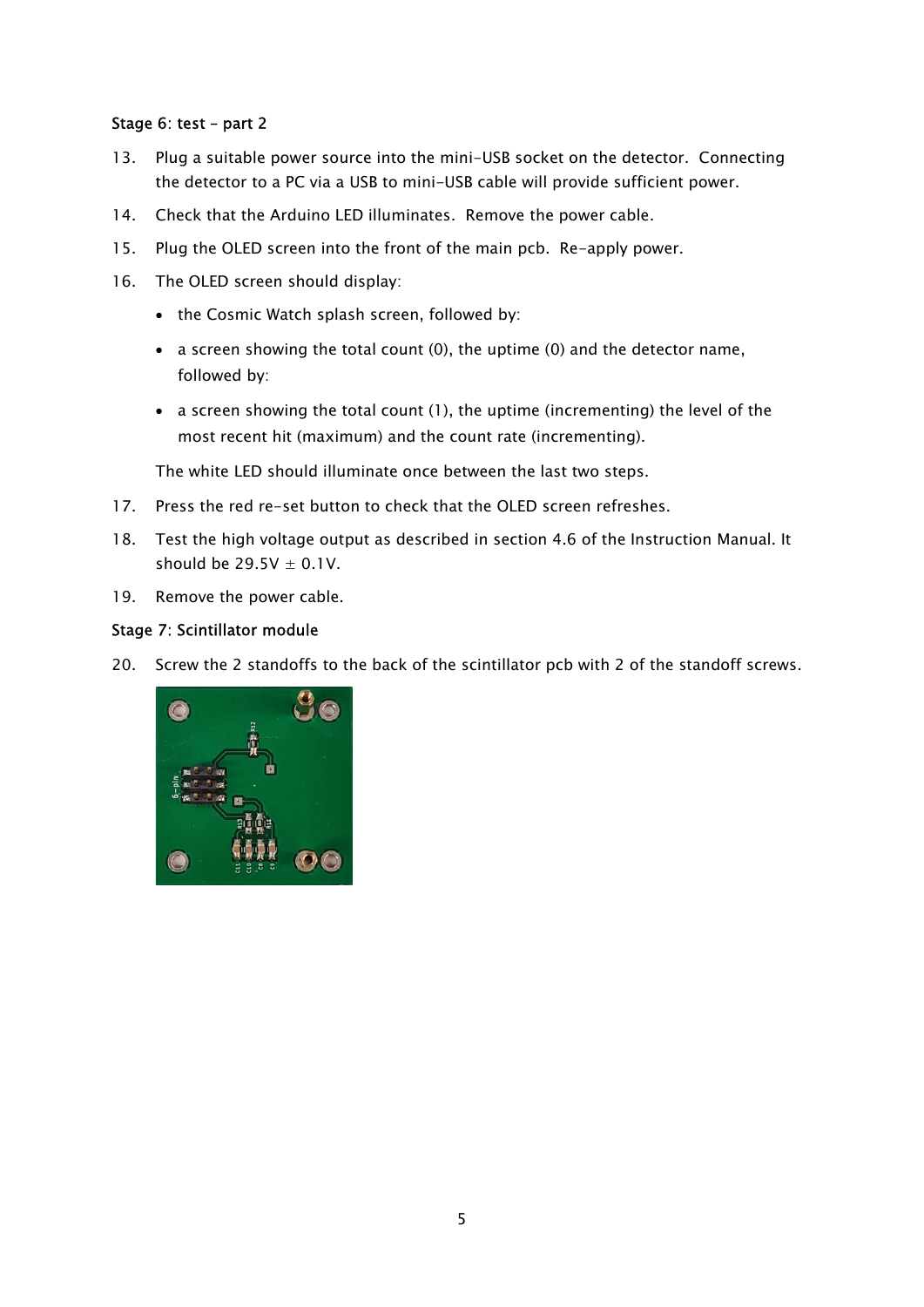21. Squeeze a small blob of optical gel approximately 3mm long from the syringe. Place the blob of gel on the SiPM and push gently against the scintillator block to align the screw holes. The picture below indicates an appropriate amount of gel to use. Too



little and the SiPM will not be covered, too much and it will come out around the SiPM and make a mess.

- 22. Screw the scintillator pcb to the scintillator with the 4 scintillator screws, taking care not to put undue pressure on the SiPM.
- 23. Tape up the scintillator as shown on the video at https://www.youtube.com/watch?v=yFgin5wlw4I&t=3s. Take care not to stretch the tape when applying otherwise it will relax and possibly compromise the light exclusion.
- 24. Attach the scintillator pcb to the detector pcb by the 6-pin connector and the remaining 2 standoff screws.

#### Stage 9: test – part 3

25. Apply power. Depending on various factors (setting of the threshold in the Arduino code, version of the detector, gamma ray background, altitude etc), you should be able to see a count rate of about  $0.5 - 1.5$  cps at sea level.

Last revised 31.5.2022